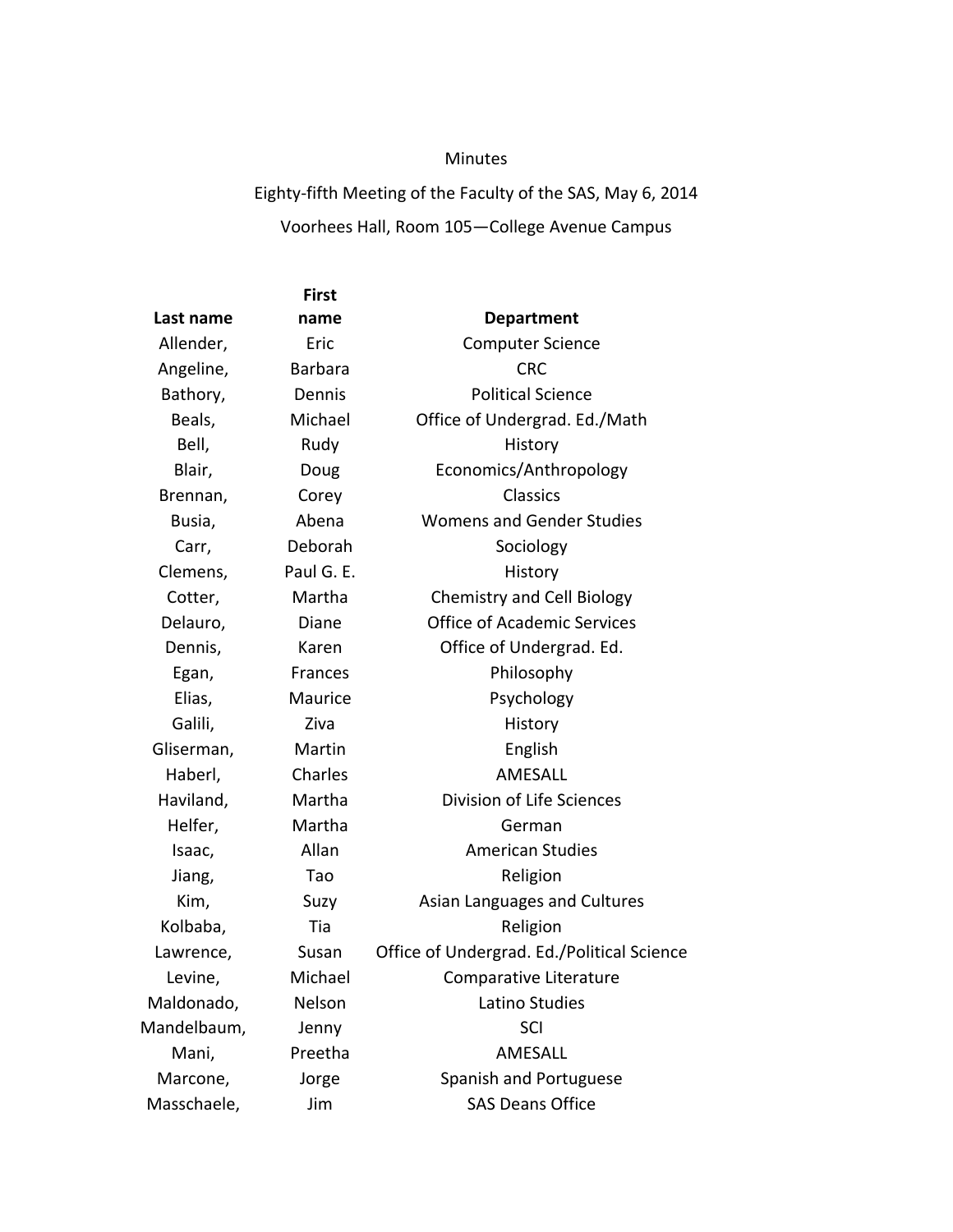| McCoy-Rusanova, | Svetlana      | German                             |
|-----------------|---------------|------------------------------------|
| McGlew,         | Jim           | <b>Classics</b>                    |
| Neigeborn,      | Lenore        | <b>Office of Academic Services</b> |
| Neumaier,       | Diane         | <b>Mason Gross</b>                 |
| Prusa,          | <b>Thomas</b> | Economics                          |
| Ramsamy,        | Edward        | Africana Studies                   |
| Rendsburg,      | Gary          | <b>Jewish Studies</b>              |
| Rockland,       | Michael       | <b>American Studies</b>            |
| Sagarra,        | <b>Nuria</b>  | Spanish and Portuguese             |
| Scanlon,        | Larry         | English                            |
| Sheflin,        | <b>Neil</b>   | Economics                          |
| Sidlauskas,     | Susan         | <b>Art History</b>                 |
| Siegel,         | Jonah         | English                            |
| Sifuentes,      | Ben           | <b>American Studies</b>            |
|                 | Richard       |                                    |
| Simmons,        | V.            | Asian Languages and Cultures       |
| Stevens,        | Camilla       | Spanish and Portuguese             |
| Stone,          | Matthew       | <b>Computer Science</b>            |
| Swenson,        | James         | <b>SAS Deans Office</b>            |
| Thimba,         | Sheila        | <b>SAS Deans Office</b>            |
| Trigg,          | Mary          | <b>Womens and Gender Studies</b>   |
| Van Buskirk,    | Emily         | German                             |
| Walker,         | Janet         | Asian Languages and Cultures       |
| Wasserman,      | Mark          | History                            |
| Weingart,       | Michael       | <b>Mathematics</b>                 |
| White,          | Eugene        | Economics                          |
| Wilder,         | David         | Psychology                         |

Richard S. Falk (Mathematics), Acting Executive Dean of SAS, called the meeting to order at 1:09 pm.

The dean remembered recently deceased faculty of Arts & Sciences: Susan Schrepfer was a pioneer in two areas of history: the western United States and the environment, topics on which she published two influential books, *The Fight to Save the Redwoods* and *Nature's Altars*. Her colleagues valued her friendship and wise counsel. Her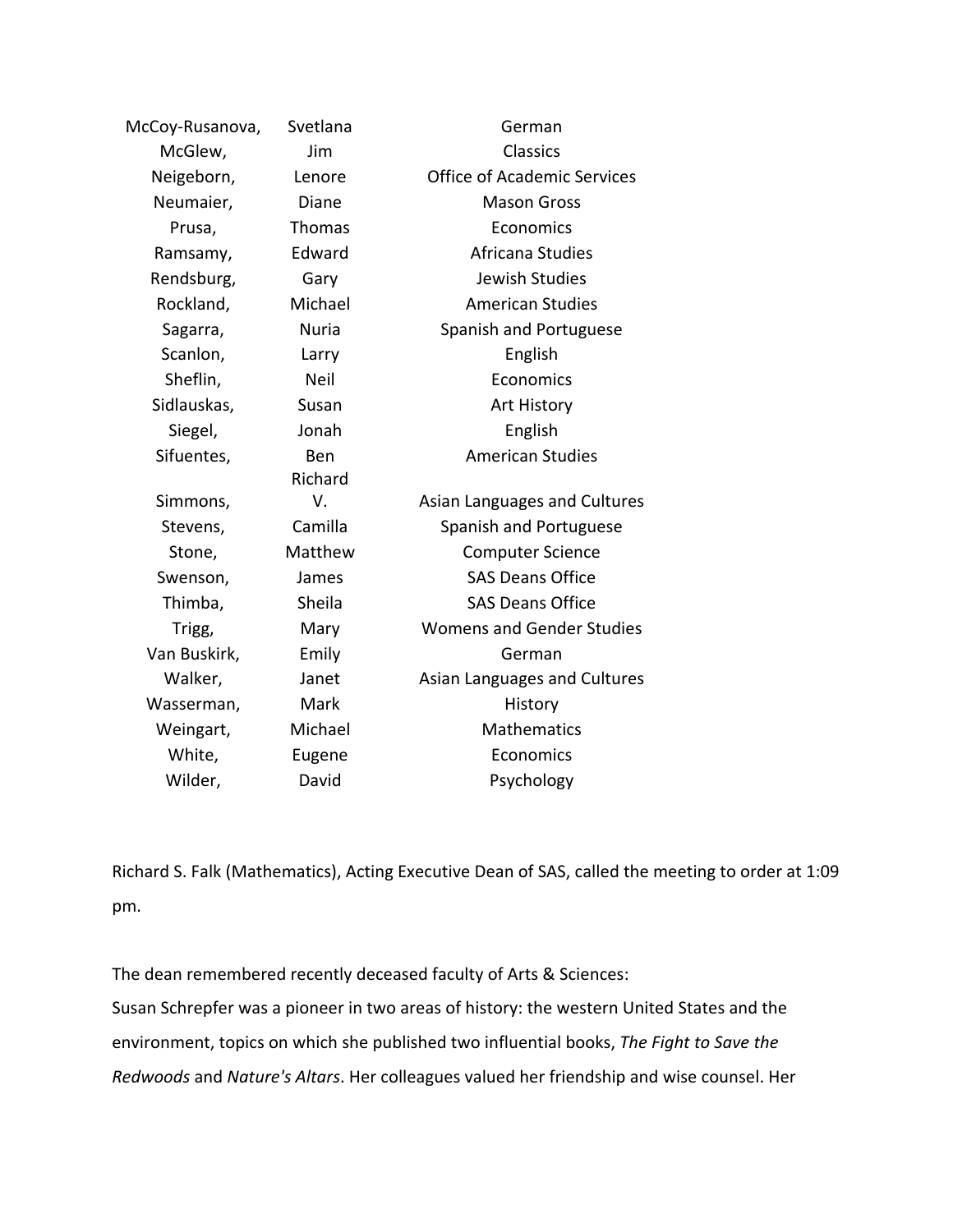dedication to her students showed both in her classes and in her creation of programs to support K-12 teachers in the state. For twenty-five years she was the core of the High School Teachers Institute of the Rutgers Center for Historical Analysis that connected our finest faculty with NJ's social studies teachers. For her good works she won the Ernest McMahon Award. Susan was a dedicated teacher, who taught her classes until the day before she died**.** 

**Peter Rona**, a joint faculty member with the SAS Department of Earth and Planetary Sciences and the Institute of Marine and Coastal Studies, was an oceanographer who dived into the depths of the world's seas and surprised his peers by discovering vast mounds spewing hot smoke at the bottom of the icy Atlantic, exciting interests in deep-sea mining and the origins of life on earth. Rona published more than 250 scientific papers in his career and was a science director of *Volcanoes of the Deep Sea*, an IMAX film that took viewers down to deep‐sea vents in the Atlantic and Pacific oceans. The film has since been seen by 165 million people around the world.

**Carl Faith** was appointed Full Professor of Mathematics at Rutgers University, New Brunswick in 1962 and taught there until his retirement in 1997. He was one of the leading ring theorists of his generation and was the author of numerous publications and books, including his definitive two‐volume Algebra published in the Grundlehren der Mathematischen Wissenschaften series.

2. Dean Falk's motion to accept the agenda (previously circulated) passed unanimously.

3. Dean Falk's motion to accept the minutes from the SAS Faculty Meeting of December 12, 2013 (available at http://sas.rutgers.edu/faculty‐a‐staff‐migrated/1611‐sas‐faculty‐meeting‐ minutes) passed unanimously.

4. Martha Cotter (Chemistry), Vice-Chairperson of Rutgers University Senate reported on recent University Senate discussions and resolutions. Among the Senate's recent business, she stressed the Senate's response to Charge S‐2106 (see: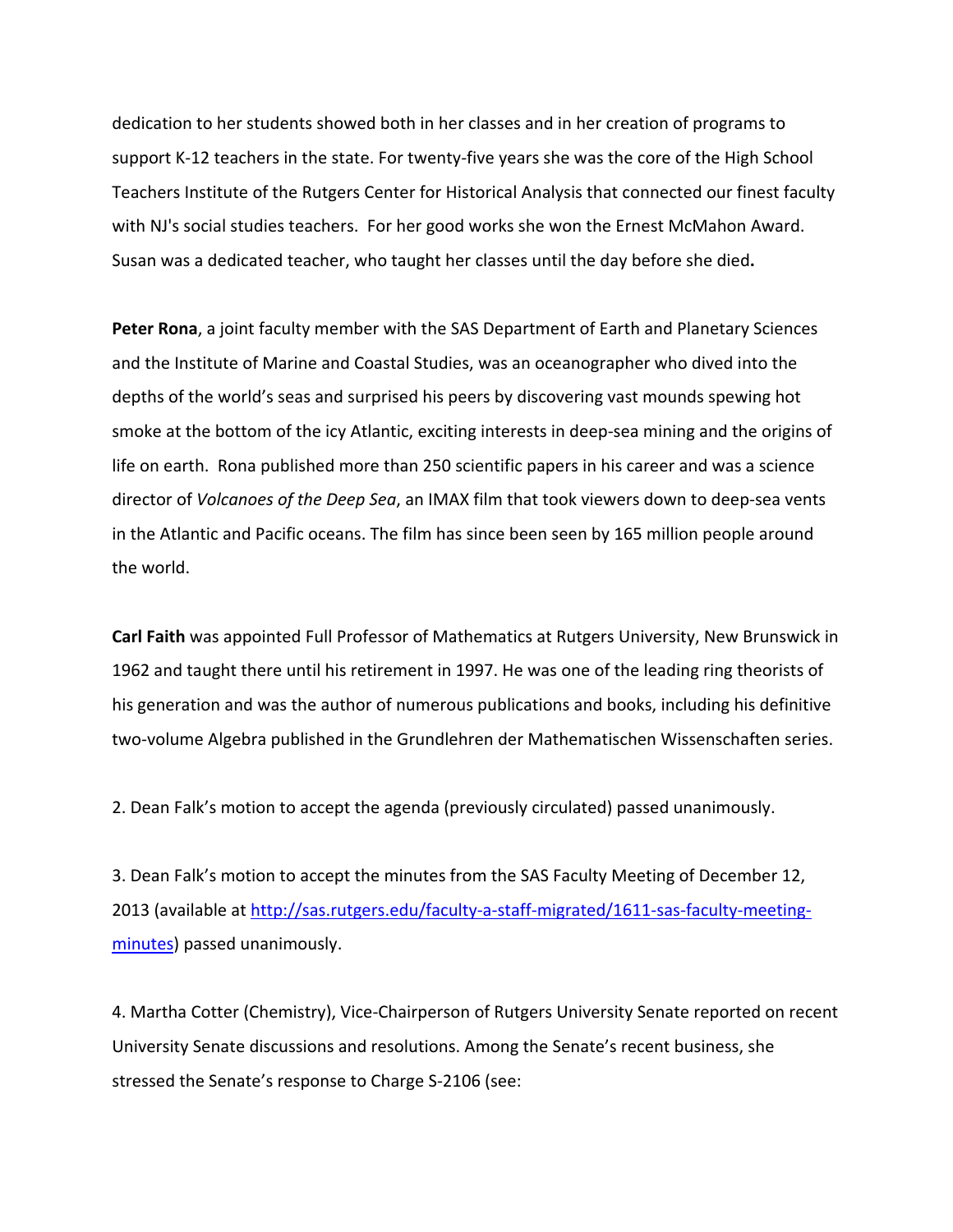http://senate.rutgers.edu/ASRACOnS1206StudentAchievementAndEffectiveUseOfResourcesJan uary2014.pdf) as well as the Senate's approval of the proposed reorganization of Nursing programs at Rutgers (all mergers and reorganizations, Professor Cotter stressed, require the Senate's approval in accordance with Rutgers principles of shared governance). Senate minutes are available at http://senate.rutgers.edu/minutes.html.

4. Martha Cotter also reported on the activities of the New Brunswick Faculty Council as Chair Person of the NBFC. (Minutes are available at

http://nbfc.rutgers.edu/year13\_14/minutes.html.) Most significant was Faculty Council's resolution on March 28 urging President Barchi to rescind the invitation to former Secretary of State Condoleezza Rice to speak at the Rutgers Spring 2014 graduation. The resolution, Professor Cotter lamented, prompted a deluge of hostile reactions, some from Rutgers alums. Professor Cotter also reported on the Council's review of resources that the Rutgers administration continues to pour into Rutgers Athletics. The Council is urging the administration to move aggressively to reduce the enormous deficit, to increase transparency and to adopt effective monitoring measures.

5. Larry Scanlon (English), Chair of the CRC, reported that the committee is continuing to discuss online classes, and the Core's role in the continuing drop in Humanities enrollments. Considerable discussion focused on the need for reviewing the Core after several years of implementation, including the multiple goal designations and the appropriateness of 400 level courses in the core. For the CRC report:

file:///Users/mcglew/Downloads/CRC%20Report%20for%20SAS%20Faculty%20Mtg,%202014‐ 05‐06%20[FINAL‐02]%20(1).pdf

The report was adopted.

6. Dennis Bathory (Political Science), Chair of the Curriculum Committee, reported that the Curriculum Committee continues to discuss the implementation of hybrid courses and the